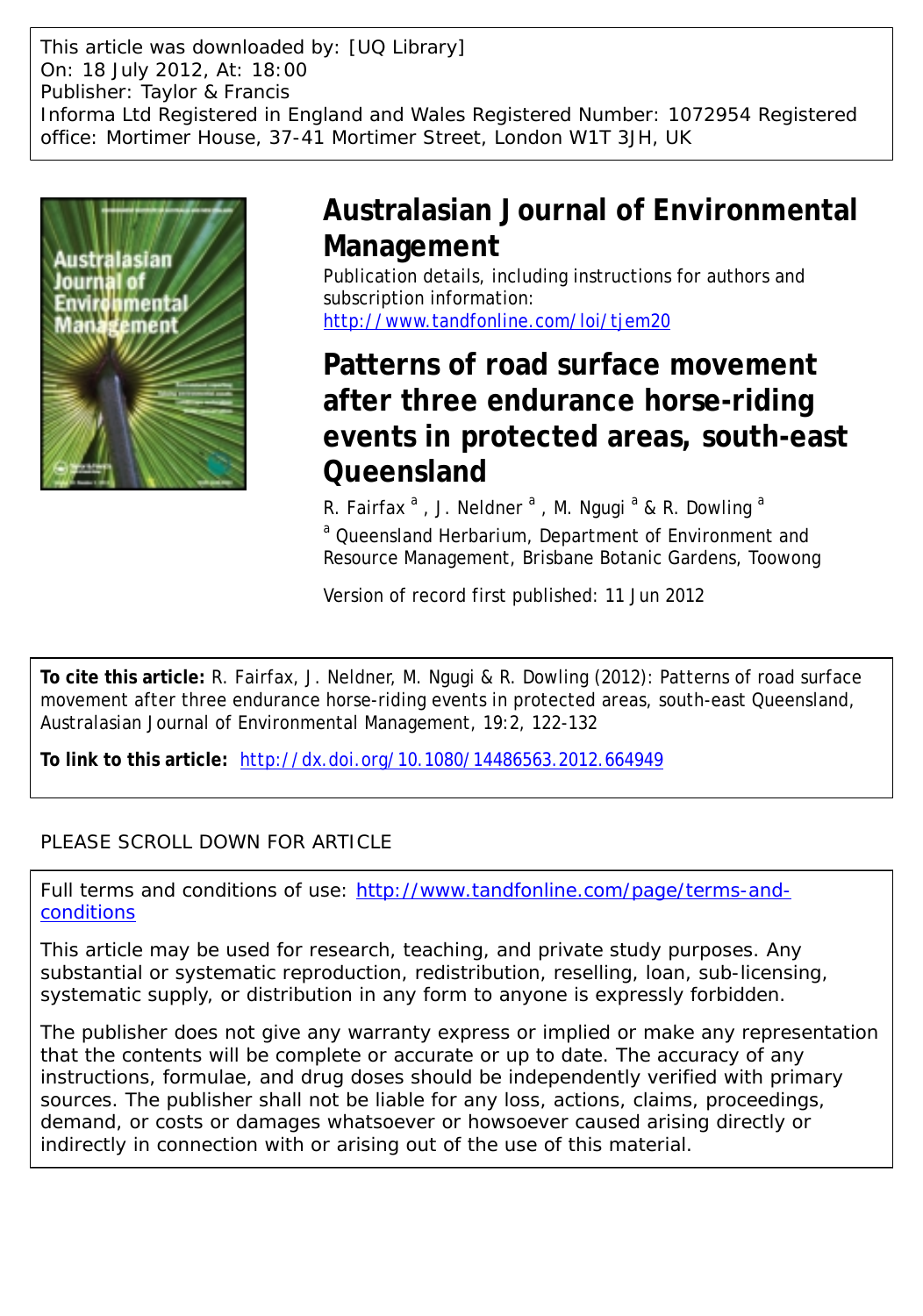

# Patterns of road surface movement after three endurance horse-riding events in protected areas, south-east Queensland

R. Fairfax, J. Neldner\*, M. Ngugi and R. Dowling

Queensland Herbarium, Department of Environment and Resource Management, Brisbane Botanic Gardens, Toowong

Reviews of horse-riding impacts usually mention degradation of trails, watercourses and vegetation. These potential impacts are of current relevance within some south-east Queensland protected areas where the future of horse-riding is subject to studies on biophysical and social impacts. This study aimed to provide an indication of soil movement patterns on vehicular roads in response to three separate endurance riding events, which represent the most intense horse use of these roads with up to 300 passes in one day. A measure of the areal extent and depth of erosion was obtained from at least 16 sections of road at each event. Across the study, there was an average increase in eroded area of less than 2 per cent and decrease of erosion depth by less than 1 mm. Linear mixed effects modelling revealed that soil movement was weakly related to slope and field texture, where the steeper the slope and softer the surface the more movement. Soil movement could be predicted using pre-existing road characteristics alone and the number of horse passes was not significant in soil redistribution. While no other data on horse-related soil movement from such roads is known, this study supports the contention that harder surfaces (i.e. graded, built-up vehicular roads) would suffer less soil loss than other track types. There was no evidence to suggest that the combination of vehicle tracks and horse use compounded soil loss. Where other maintained vehicle tracks elsewhere within protected areas are like those studied here, it is expected that high-use horse-riding would have little impact on the road surface additional to other uses.

Keywords: Equus; erosion; National Park; protected area; track; trail

# Introduction

Protected areas around the world are subject to various potentially compromising land uses. Contemporary examples from Australian protected areas include grazing (e.g. Mosley 2011), privatised built visitor accommodation (e.g. Queensland Government 2010), pipe and power-line easements (e.g. Johnstone 2009) and mining (Burke 2011; DEEDI 2011). Visitor use is also expected to increase across the park estate in Queensland (Auditor-General of Queensland 2010). Recreation and tourism use can have negative impacts on flora, fauna, water and soils (Kelly et al. 2003; Turton 2005; Pickering & Hill 2007). Issues include uncontrolled access, trampling, dispersal of weeds and pathogens, soil compaction and erosion; with impacts associated with different activities, including bushwalking, mountain bikes, trail bikes and horse-riding (Pickering et al. 2010).

<sup>\*</sup>Corresponding author. Email: john.neldner@derm.qld.gov.au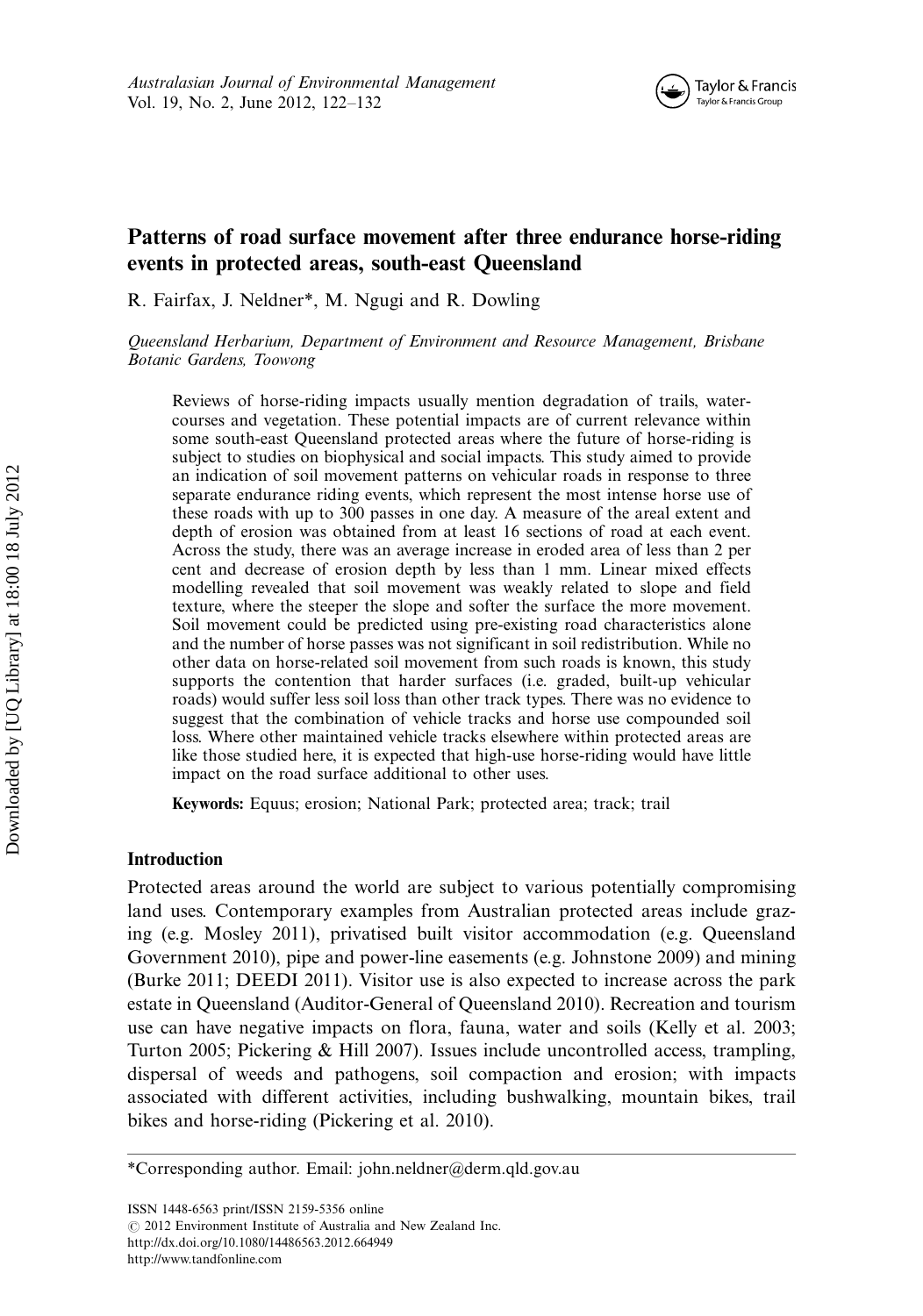Australian reviews on biophysical impacts of horse-riding document studies relating to: trail widening; erosion and compaction; sedimentation and nutrification of creeks; the spread of weeds and pathogens; disruptions to the fungal mycelial network; and reductions in plant height and cover (Landsberg et al. 2001; Newsome et al. 2002; Beavis 2005; Newsome et al. 2008; Pickering 2008). However, all reviews variously refer to the dearth of information on such impacts; that existing studies may not necessarily apply elsewhere for a range of reasons, including differences in soil type, trail conditions and the frequency and intensity of use; and that described impacts are not necessarily related to horses alone. For example, although the combined literature suggests that horse-related erosion on well constructed and maintained roads (such as graded vehicular roads and fire breaks) would be less than on other types of trails, there is limited research on the topic (see also Pickering et al. 2010) and the need for such a targeted study has been described as urgent (Landsberg et al. 2001).

This study aimed to provide an indication of horse-related movement of soil on roads of the Horse Riding Trail Network of south-east Queensland (SEQ). The surface condition, including levels of soil movement, was assessed before and after three separate competitive endurance horse-riding events. These events represent the most intense horse use of these areas.

#### **Methods**

#### Study area

In SEQ, several state forests with long and continuous histories of recreational horseriding were re-gazetted as national parks under the SEQ Forests Agreement 1999. Under the Queensland Nature Conservation Act 1992, horse-riding is not permitted within national parks, although the state government has also committed to no net loss of recreation, including horse-riding, in these areas. Thus, the SEQ Horse Riding Trail Network was created which consists of a Forest Reserve tenure (which permits horseriding) covering roadswithin these areas. A code of conduct has been established for horseriding on the Trail Network (Pickering 2008; DERM 2010a). To further inform future management of these areas, a monitoring program has been commissioned to investigate potential impacts of recreational horse-riding in forest reserves (DERM 2010b). This study observed soil surface conditions immediately before and after intense horse use.

Roads within Beerburrum West State Forest  $(26^{\circ}57^{\prime}S, 152^{\circ}49^{\prime}E)$  were used in the Murrumba Magic endurance riding events of 2 August 2009 and 7 August 2010. Both events started and finished with approximately 100 shod horses. Terrain is flat throughout (slope  $\lt 3$  per cent), soils are derived from decomposed quartzose sandstone and are predominantly sandy, although some artificially raised sections consisted of coarse aggregates  $\ll$  20 mm). All surfaces are unsealed. Most of the road surface was bare, although limited grass cover occurred on the more irregularly used roads. Creek crossings were running during both events, although poorly drained areas of roads dry in 2009 were wet in 2010.

Sampling also occurred on the Lake Manchester Endurance Ride of 24–25 July 2010 which was held on the SEQ Trail Network adjacent to D'Aguilar National Park and on land managed by SEQ Water ( $27^{\circ}27^{\prime}$ S, 152 $^{\circ}46^{\prime}$ E). This event consisted of about 140 horses with some sites also sampling a training ride involving 30 horses. The roads were constructed on loamy clays or gravelly loams derived from meta-sediments. Most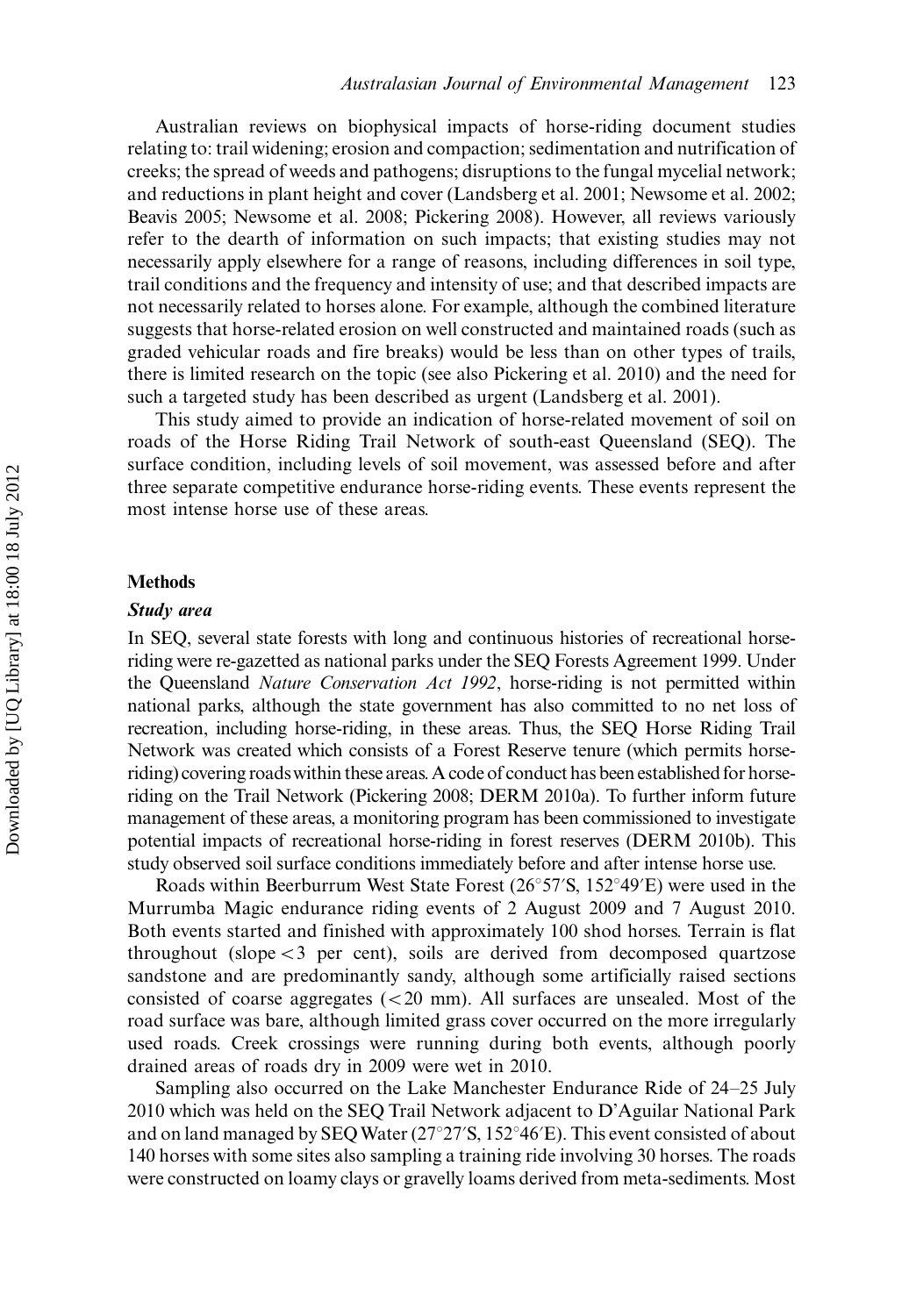of the roads were bare with very few grass-covered sections. The trail also covered slopes ranging from flat to 28 per cent, and included both wet and dry creek crossings.

Roads of all courses had been graded and were mainly level in cross-section. They are primarily used by land managers' vehicles for access and, in some cases, as firebreaks. The roads are also used by trail bikes, bicycles, bushwalkers, dogs and horse riders, although the precise patterns of use by each is not known. Information from land managers suggest that horse use outside these events is in the order of a maximum of 20 per year at Lake Manchester, predominantly in the weeks prior to the event (IanWitheyman, Ranger, 2011, pers. comm., 24 March), and an estimated maximum of three to four groups of one or two horses per week only on the most well-used roads at the Murrumba location (Norm Taylor, Ranger-in-Charge, 2011, pers. comm., 24 March).

# Sampling

Site selection aimed to capture the diversityof physical characteristics represented by the routes. Factors considered include adjoining vegetation types, creek crossings, ascents, descents and flat surfaces. Slope (per cent) was initially determined by intersecting a GIS coverage of the horse-trail network with a digital terrain model and subsequently confirmed in the field. Site locations were further refined during the pre-event measurements to represent different surface and road conditions. Variations in horse numbers were sampled by placing sites on parts of the course passed by horses once, twice, thrice or four times. The Murrumba Magic event of 2009 contained 18 sites, 17 of which were repeated in the 2010 event and 20 sites were conducted in Lake Manchester.

The 'variable interval cross-sectional area method', employed by Olive and Marion (2009) to measure soil loss, was adapted and used at each site. A straight transect line was drawn perpendicular to the road along which were placed as many complete contiguous square metre quadrats that could span the width of a road (3.3 on average across all sites). The precise quadrat location was recorded to enable resurvey of the quadrat post-event.

The following information was recorded from each quadrat the day before and day after the events with the exception of one two-day hiatus: the number of partial and whole horse prints; the number of horses that traversed a site and a photograph. The following was also estimated by at least the same two observers before and after each event: per cent area affected by four and two-wheeled vehicles, exposed roots, leaf litter, bare ground, coarse substrate fraction (> 20 mm diameter), coarse woody debris (>10 cm diameter), living vegetation and horse manure. Erosion before the event ('pre-erosion') was also measured and defined as the proportion of quadrat area where the soil surface undercut an assumed level surface. For example, if a quadrat contained a wheel rut 15 cm wide, then 15 per cent of that quadrat had an eroded surface. Erosion after the event is defined as the corresponding value postevent ('erosion'), with the absolute difference between the two defined as 'soil movement'. A measure of erosion depth was also obtained by measuring the deepest point below mean ground surface along the transect line for each quadrat, both before and after the event ('pre-incision depth' and 'incision depth').

In the above example, if the wheel rut prior to the event was 2 cm deep, the preincision depth is 2 cm. 'Change in depth' is the difference between these two values either side of the event. Field texture was also described and based on the 'condition of the soil surface when dry' at the time of the event (McDonald & Isbell 2009,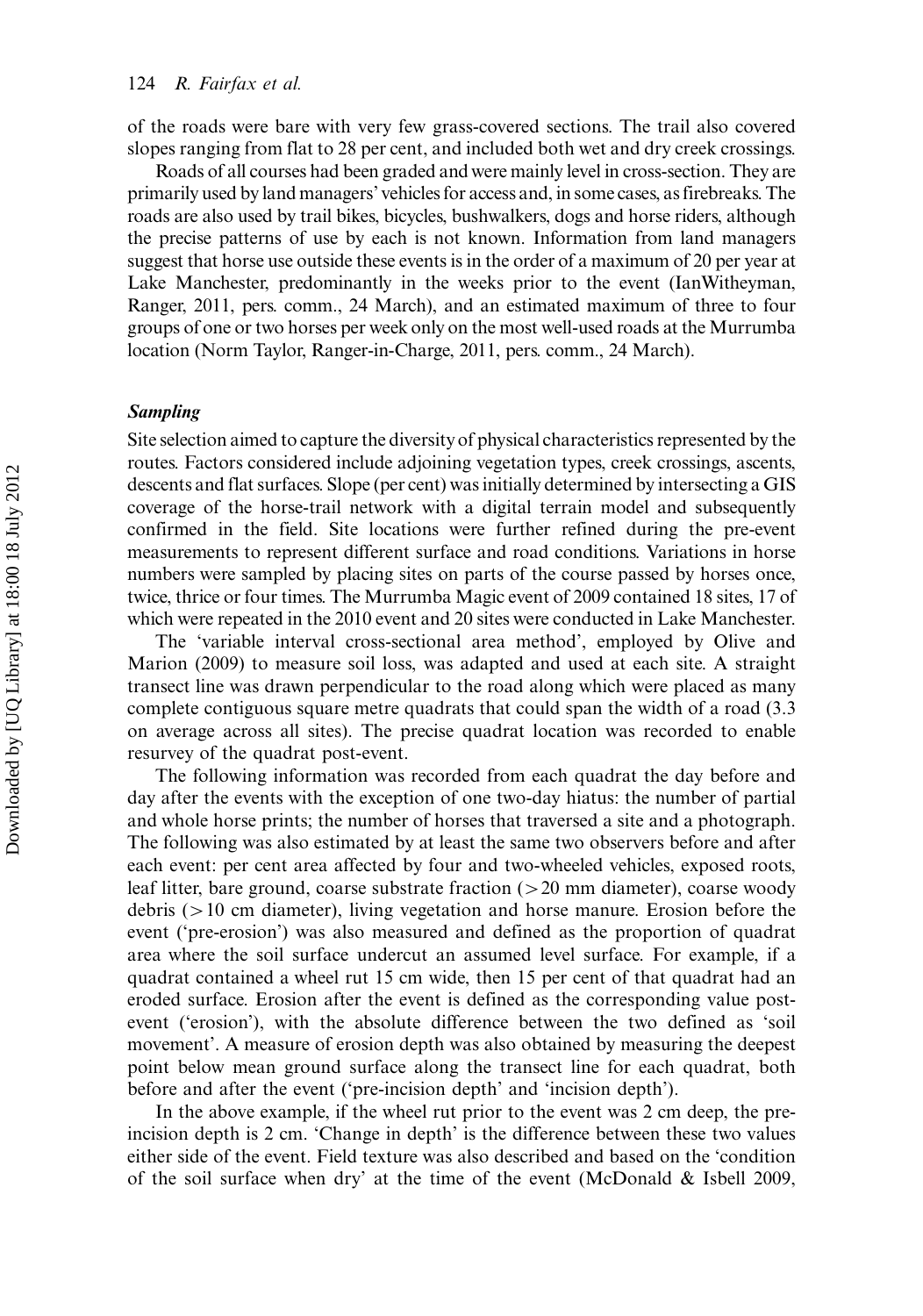p.189). 'Field texture' of each quadrat was accordingly assigned 'loose', 'soft', 'firm' or 'hard', reflecting a gradient from sand to clay.

Footprints and tyre marks of each user at the initial monitoring were infrequent excepting vehicles and trail bikes. The majority of quadrats were not traversed by users other than horses between the events and subsequent monitoring.

#### Statistical analysis

Two sites adjoined creek crossings and were deleted from the analysis as they were affected by wash pushed up by vehicles. Linear mixed effects models were used to predict both 'erosion' and 'soil movement' on all remaining quadrats using the following variables: the number of horse passes; 'pre-erosion'; bare ground; the presence of vehicular tyre tracks; per cent slope; and field texture. Linear mixed effects models were also constructed to predict 'incision depth' and 'change in depth' using 'pre-incision depth', the number of horse passes, bare ground, the presence of vehicular tyre tracks, per cent slope and field texture.

The number of horse prints was not used as a predictor because it did not accurately represent the number of horses (on softer surfaces prints made from the first passes were subsequently obliterated by later passes and on some harder surfaces prints were not visible). Leaf litter was not used as it was significantly correlated with bare ground. Field texture was given a continuous value reflecting an estimated average indentation depth of hoof prints in that substrate at that time, whereby: 'hard' = 0; 'firm' = 2; 'soft' = 4; and 'loose' = 8. The cover of coarse woody debris, stones and vegetation were all minimal, did not significantly change between times, and were not considered further. Horse manure was rarely present and was not considered separately for analytical purposes.

The values of 'soil movement' and 'change in depth' were normally distributed amongst the quadrats and no transformations were employed. Linear mixed effects models (e.g. Buckley et al. 2003; Oberg & Mahoney 2007) were used to explore the individual and collective influence of all predictive variables. Pseudo-replication of quadrats was accounted for by treating the site as a random effect. Preliminary modelling revealed no difference between the 2009 and 2010 events at Murrumba; thus, these Murrumba events were combined and analysed separately from the Manchester event. Models were re-run after progressively deleting the most insignificant multipleinteraction until only significant interactions and their constituent individual variables remained. Where a model contained more than one predictive variable, a more parsimonious model was constructed using only the single-most significant variable (the 'parsimonious model'). All models were re-run using the per cent cover of vehicle tyre tracks in lieu of the presence of vehicles, both with and without trail bikes.

#### Results

Variables describing the study sites are summarised in Table 1. Vehicle tyre tracks were evident on 51 per cent of quadrats before the events, and prints and/or manure on 51 per cent after the events. Across the study there was a significant positive correlation between quadrats with hoof prints and the presence of tyre tracks  $(p<0.02)$ , i.e. horses tended to use the same portion of the road as vehicles. The per cent cover of tyre tracks, with or without trail bikes, did not improve the models.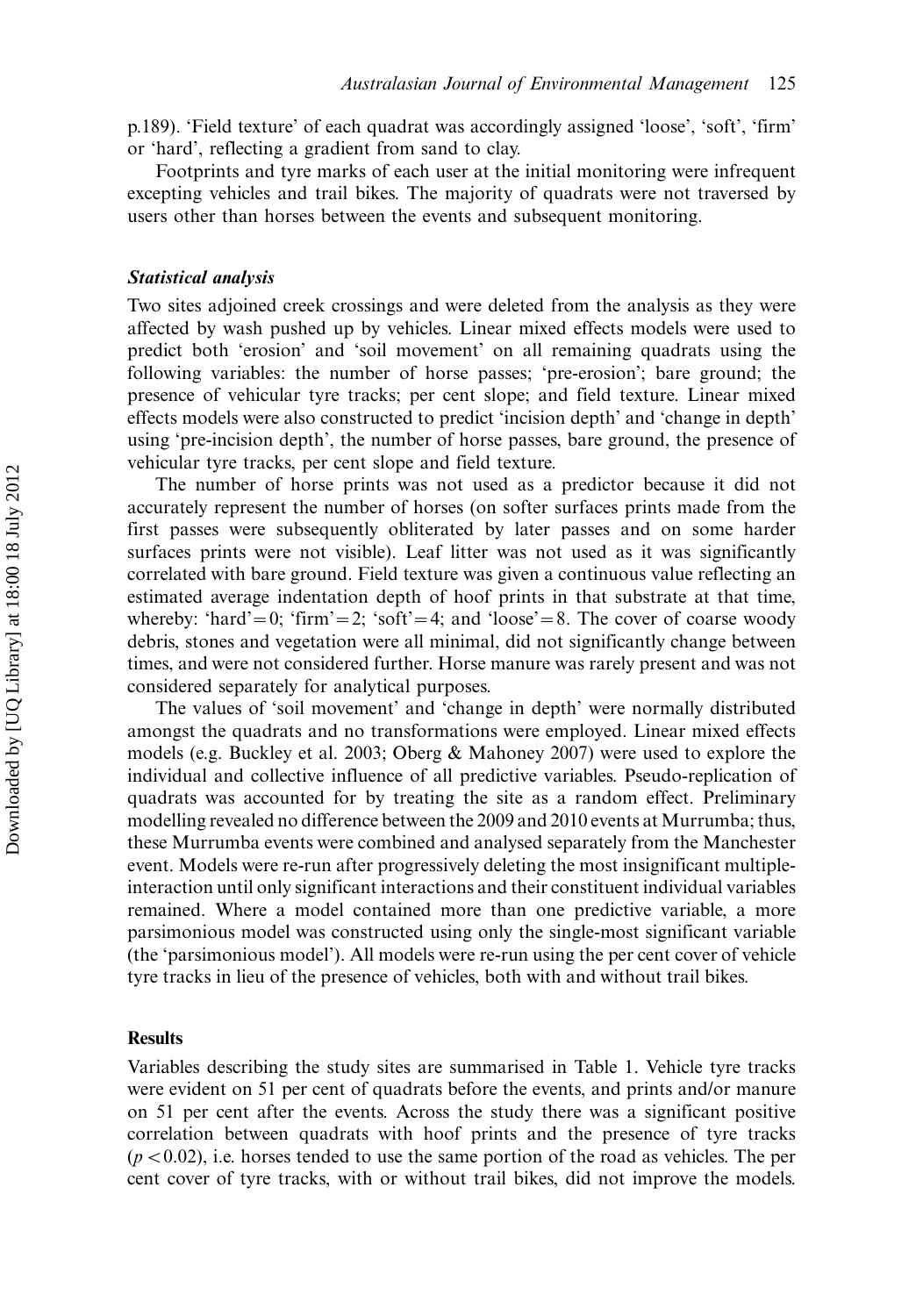

Figure 1. 'Erosion' before and after the event for each location Note: 'Soil movement' is represented by the distance that points lie from the centre line. The number of horses and number of quadrats is also presented.

No roots became exposed as a result of the horse-riding events. Across the study, horse manure was present in 6 per cent of quadrats and, where present, typically covered less than 2 per cent of the quadrat area. Bare ground slightly increased at the expense of leaf litter and vegetation cover.

Erosion values and incision depths per quadrat were very similar before and after each event indicating that there was little effect of horse-riding on soil movement (Figures 1 and 2).

Seventy-nine per cent of quadrats demonstrated negligible soil movement (within 5 per cent of the original value), with 6 per cent showing gains of between 5 and 10 per cent, 5 per cent showing gains  $>$  10 per cent, 4 per cent showing losses of between 5 and 10 per cent, and 6 per cent losses  $>$  10 per cent (Figure 1). Across the



Figure 2. 'Incision depth' before and after the event for each location Note: 'Change in depth' is represented by the distance that points lie from the centre line.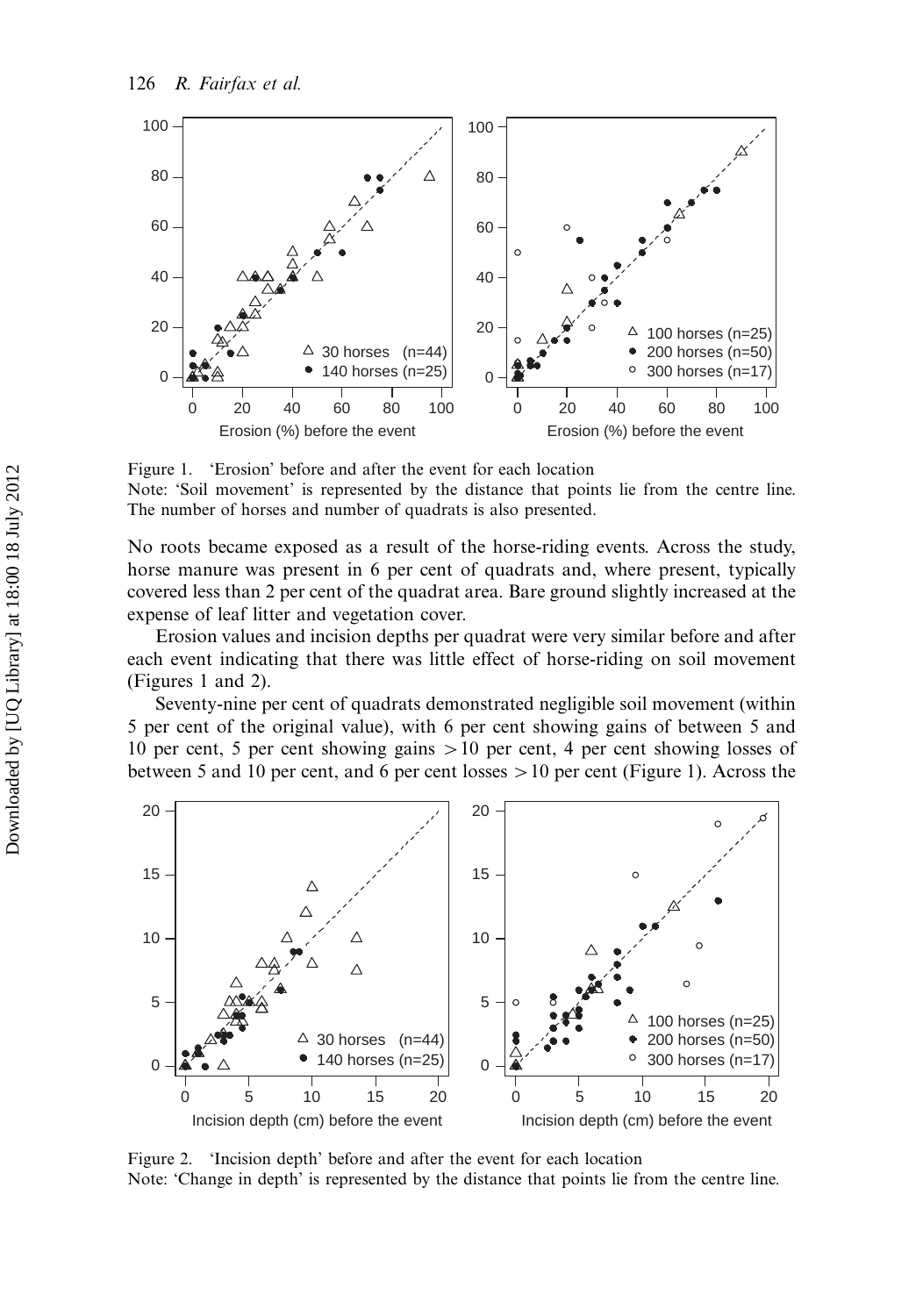study there was an average increase in eroded area of  $\lt 2$  per cent and decrease of erosion depth by <1 mm. However, such values and those presented in Table 1 and Figures 1 and 2 do not account for the influence of predictive variables. To that end, models predicting 'erosion' and 'soil movement' for each location were constructed (Table 2) and are discussed below.

# Lake Manchester

The extent of 'erosion' at the Lake Manchester sites prior to the event was the most significant variable in predicting 'erosion' after the event  $(p<0.001)$ , with slope an additional term in the model ( $p < 0.05$ , Table 2). The relationship between slope and soil movement is positive; that is, the higher the slope, the greater the movement, and slope alone was the best predictor of 'soil movement'. 'Incision depth' was highly correlated with its pre-event measurement and unrelated to any other variables. On average, 'incision depth' decreased after the event by 1.1 mm. The change in incision depth could not be predicted (Table 2).

#### Murrumba

The extent of pre-event erosion was also the strongest influence on 'erosion' at Murrumba, with field texture also weakly influential. In this trend, the looser the soil surface, the greater the soil movement. Surface condition was the best predictor of 'soil movement' and was influential in predicting 'incision depth'. Like Lake Manchester, incision depth pre-event was the most significant variable for predicting incision depth post-event. The latter variable was also the greatest predictor of 'change in depth', which increased, on average, by 7 mm on each quadrat. Over twothirds of quadrats exhibited no change. Despite the extent or presence of tyre tracks being irrelevant for predicting incision depth across the sites, the greatest measured incision depth (80 mm) occurred on a muddy wheel rut incised by vehicles. The greatest change in depth  $(+70 \text{ mm})$  occurred in an adjacent rut at the same site.

For both locations, no other variables, either separately or in interaction, satisfactorily predicted soil movement. The number of horse passes at Lake Manchester was weakly significant ( $p > 0.09$ ) although did not warrant inclusion in the final model (Figure 1).

# **Discussion**

A strength of this study is that a wide range of horse passes was observed  $(30-300)$  and that this level of use greatly exceeds typical monthly horse use on the Horse Trail Network. While the study did not include control sites, soil movement over the course of the endurance rides can reasonably be attributed to horses. Despite the roads being previously used by vehicles (both four- and two-wheeled), and a strong correlation between vehicle and horse use of the same quadrats, prior vehicle use (either its presence or quadrat area affected) was not a significant predictor of any response variable across the study. It is likely that vehicle use subsequent to the events and any compounding interaction between horse and vehicle use on the same road surface after events would be minor. Indeed, typical vehicle use of these roads probably has a far greater impact on the road surface and soil movement than the endurance rides.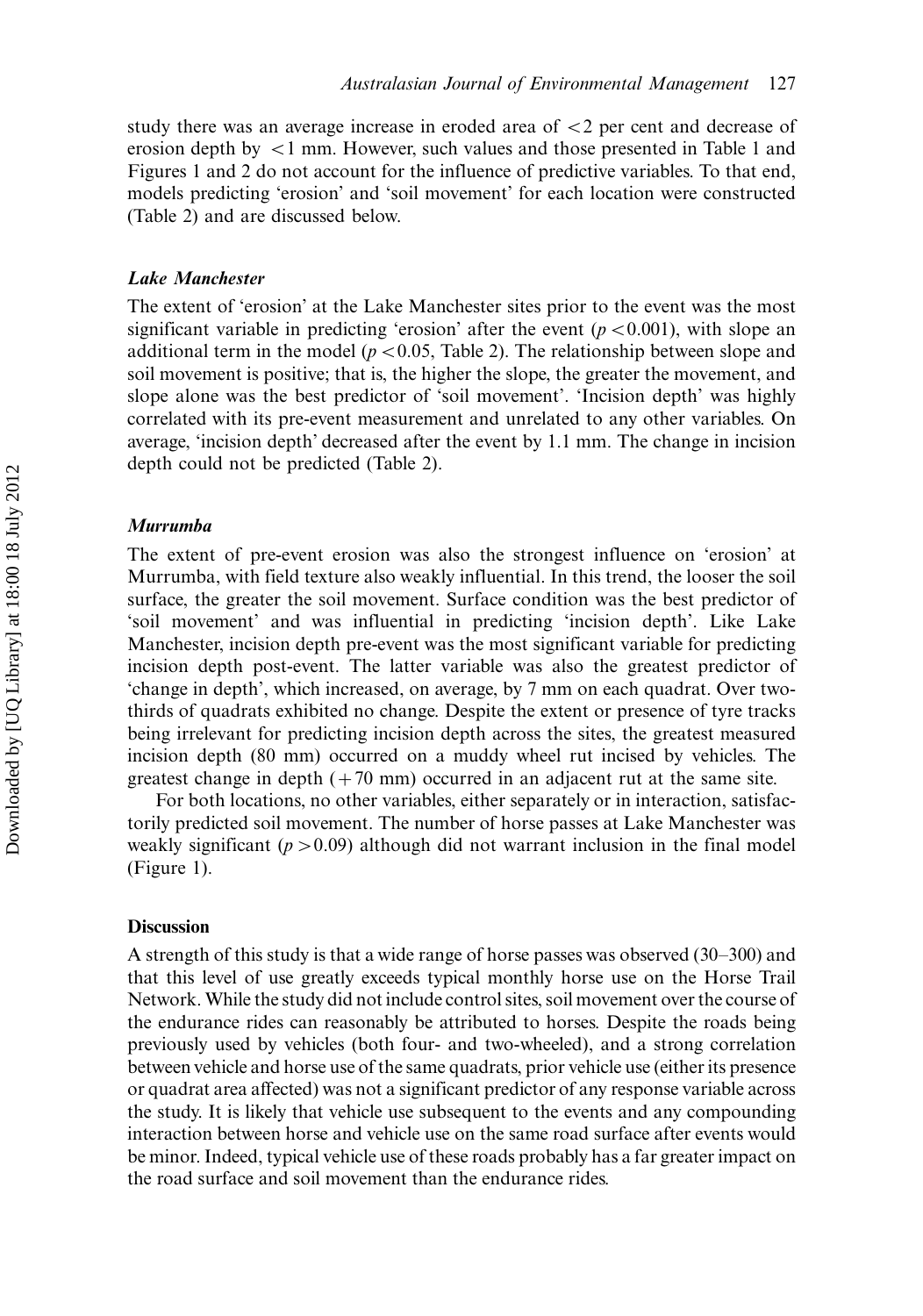| Event              | $%$ Slope<br>(no. quadrats)                                | Field texture<br>(no. quadrats)                               | No. horses (no.<br>quadrats)          | % Leaf litter<br>$(\Delta)$ | $%$ Bare<br>ground $(\Delta)$ | % Vehicle<br>tracks $(\Delta)$ | $%$ Soil<br>movement $(\Delta)$ | Incision depth<br>$\pmod{(\Delta)}$ |
|--------------------|------------------------------------------------------------|---------------------------------------------------------------|---------------------------------------|-----------------------------|-------------------------------|--------------------------------|---------------------------------|-------------------------------------|
| Lake<br>Manchester | $<$ 2 (18),<br>$4-6$ (20),<br>$8-9(14)$ ,<br>$15 - 28(17)$ | Soft $(4)$ ,<br>Firm $(14)$ ,<br>Hard $(51)$                  | $30(44)$ ,<br>140(25)                 | $33(-0.8)$                  | $53.3(-1.6)$                  | $6(-5)$                        | $21.3(-1.2)$                    | $3.26(-0.12)$                       |
| Murrumba<br>2009   | $<1$ (41),<br>3(2)                                         | Loose $(7)$ ,<br>Soft $(16)$ ,<br>Firm $(19)$ ,<br>Hard $(1)$ | $100(12)$ ,<br>$200(20)$ ,<br>300(11) | $17.9(-2.1)$                | $63.7(-2.9)$                  | $13.2(-5.4)$                   | $15.8(-1.4)$                    | 3.78(0.16)                          |
| Murrumba<br>2010   | <1(49)                                                     | Loose $(7)$ ,<br>Soft $(15)$ ,<br>Firm $(20)$ ,<br>Hard $(7)$ | $100(13)$ ,<br>$200(30)$ ,<br>300(6)  | $19.1(-1.4)$                | $65.6(-3.7)$                  | $11.9(-6.2)$                   | $15.5(-2.2)$                    | 2.57(0.21)                          |

Table 1. Characteristics of the event locations and the average values and net changes in five variables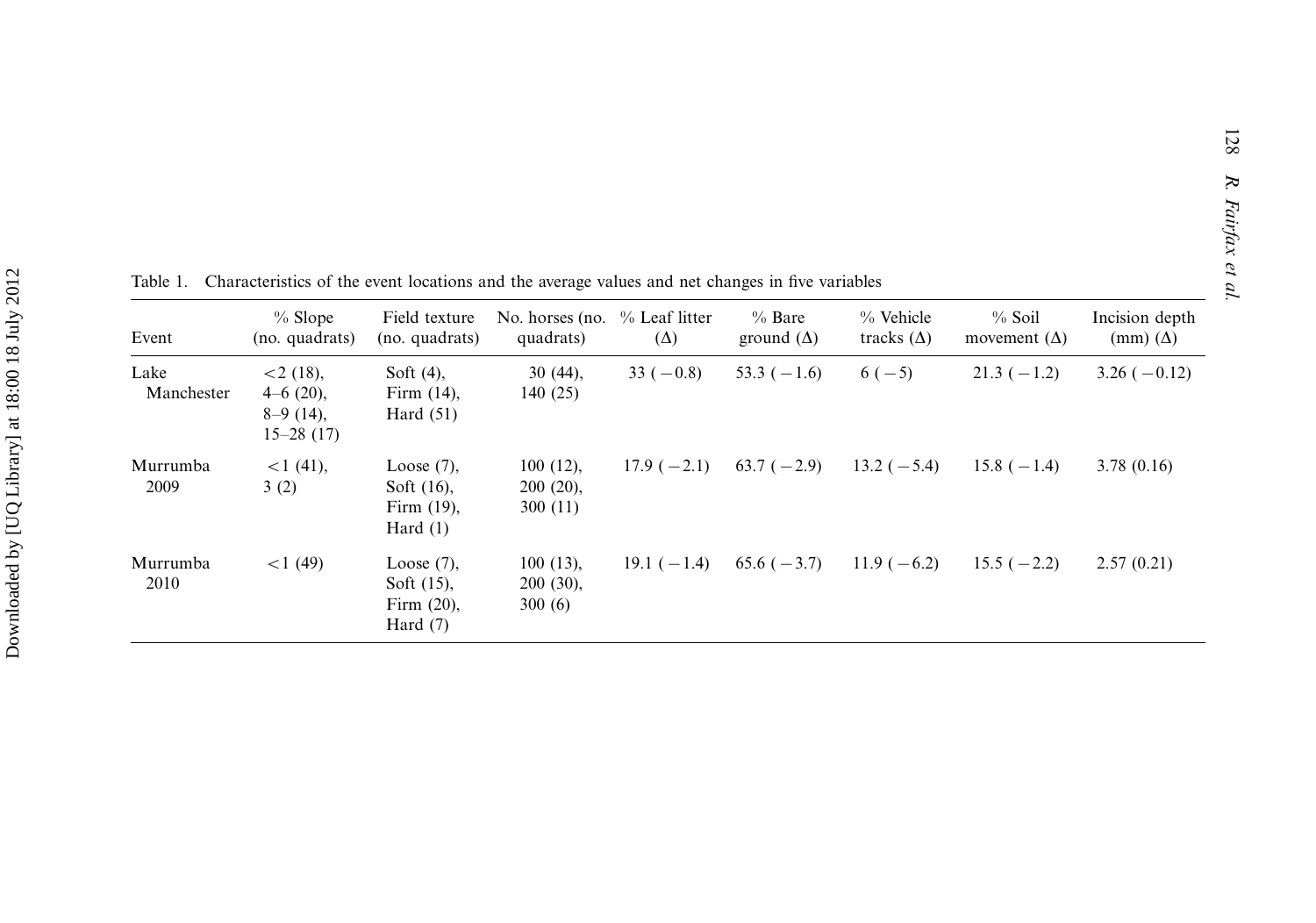| Location                   | Response                         | Model terms                              | Estimate (se)   | $t$ -value | <i>p</i> -value  | <b>AIC</b> |                          |
|----------------------------|----------------------------------|------------------------------------------|-----------------|------------|------------------|------------|--------------------------|
| Lake Manchester $(n = 69)$ | 'Erosion'                        | $\sim$ pre-erosion                       | 0.948(0.03)     | 30.94      | $<0.001***$      | 458.3      |                          |
|                            |                                  | $+$ % slope                              | 0.222(0.105)    | 2.112      | $0.0498*$        |            |                          |
|                            |                                  | intercept                                | 0.569(1.244)    | 0.457      | 0.649            |            |                          |
|                            | 'Erosion' (parsimonious)         | $\sim$ pre-erosion                       | 0.963(0.03)     | 31.69      | $<0.001***$      | 458        |                          |
|                            |                                  | intercept                                | 2.139(1.07)     | 1.989      | 0.052            |            |                          |
|                            | 'Soil movement'                  | $\sim\%$ slope                           | 0.178(0.101)    | 1.759      | 0.096            | 454        |                          |
|                            |                                  | intercept                                | $-0.191(1.150)$ | $-0.166$   | 0.869            |            |                          |
|                            | 'Incision depth'                 | $\sim$ pre-incision depth                | 0.909(0.046)    | 19.73      | $<0.001***$      | 247.2      |                          |
|                            |                                  | intercept                                | 0.173(0.22)     | $-0.788$   | 0.435            |            |                          |
|                            | 'Change in depth'                | $\sim$ pre-incision depth                | 0.091(0.046)    | 1.971      | 0.054            | 247.2      |                          |
|                            |                                  | intercept                                | $-0.173(0.22)$  | $-0.788$   | 0.435            |            |                          |
| Murrumba ( $n = 92$ )      | 'Erosion'                        | $\sim$ pre-erosion                       | 0.977(0.037)    | 26.27      | $< 0.001***$     | 649.6      | Australasian Journal of  |
|                            |                                  | $+$ field texture                        | 0.793(0.386)    | 2.054      | $0.045*$         |            |                          |
|                            |                                  | intercept                                | $-0.405(1.626)$ | $-0.249$   | 0.804            |            |                          |
|                            | 'Erosion' (parsimonious)         | $\sim$ pre-erosion                       | 0.988(0.038)    | 26.11      | $<0.001***$      | 651.6      |                          |
|                            |                                  | intercept                                | 2.073(1.127)    | 1.84       | 0.071            |            |                          |
|                            | 'Soil movement'                  | $\sim$ field texture                     | 0.760(0.382)    | 1.99       | 0.051            | 643.2      |                          |
|                            |                                  | intercept                                | $-0.649(1.575)$ | $-0.412$   | 0.682            |            |                          |
|                            | 'Incision depth'                 | $\sim$ pre-incision depth                | 0.693(0.087)    | 7.959      | $< 0.001***$     | 373.7      |                          |
|                            |                                  | $+$ field texture                        | 0.167(0.082)    | 2.037      | $0.046*$         |            |                          |
|                            |                                  | $+$ pre-incision depth $*$ field texture | 0.045(0.02)     | 2.177      | $0.034*$         |            |                          |
|                            |                                  | intercept                                | 0.004(0.324)    | 0.013      | 0.990            |            |                          |
|                            | 'Incision depth' (parsimonious)  | $\sim$ pre-incision depth                | 0.887(0.038)    | 23.219     | $<0.001***$      | 378.0      |                          |
|                            |                                  | intercept                                | 0.522(0.203)    | 2.589      | 0.012            |            |                          |
|                            | 'Change in depth'                | $\sim$ pre-incision depth                | 0.307(0.087)    | 3.53       | $0.001***$ 373.7 |            |                          |
|                            |                                  | $+$ field texture                        | $-0.167(0.820)$ | $-2.037$   | $0.046*$         |            |                          |
|                            |                                  | + pre-incision depth * field texture     | $-0.044(0.020)$ | $-2.772$   | $0.034*$         |            |                          |
|                            |                                  | intercept                                | $-0.004(0.324)$ | $-0.013$   | 0.99             |            |                          |
|                            | 'Change in depth' (parsimonious) | $\sim$ pre-incision depth                | 0.113(0.038)    | 2.959      | $0.004***$       | 378        |                          |
|                            |                                  | intercept                                | $-0.522(0.202)$ | $-2.589$   | 0.012            |            | Environmental Management |
|                            |                                  |                                          |                 |            |                  |            |                          |

Table 2. Models predicting soil movement and the strength of their fixed effects

Note: Where the final model includes more than one term, the most parsimonious model is also presented. Aikake's information criterion (AIC; Akaike 1974) represents <sup>a</sup> measure of model fit weighted against the number of explanatory variables, where <sup>a</sup> lower value reflects <sup>a</sup> better fit. \* represents 95 per cent confidence that <sup>a</sup> variable is not influential by chance and \*\*\* represents >99 per cent confidence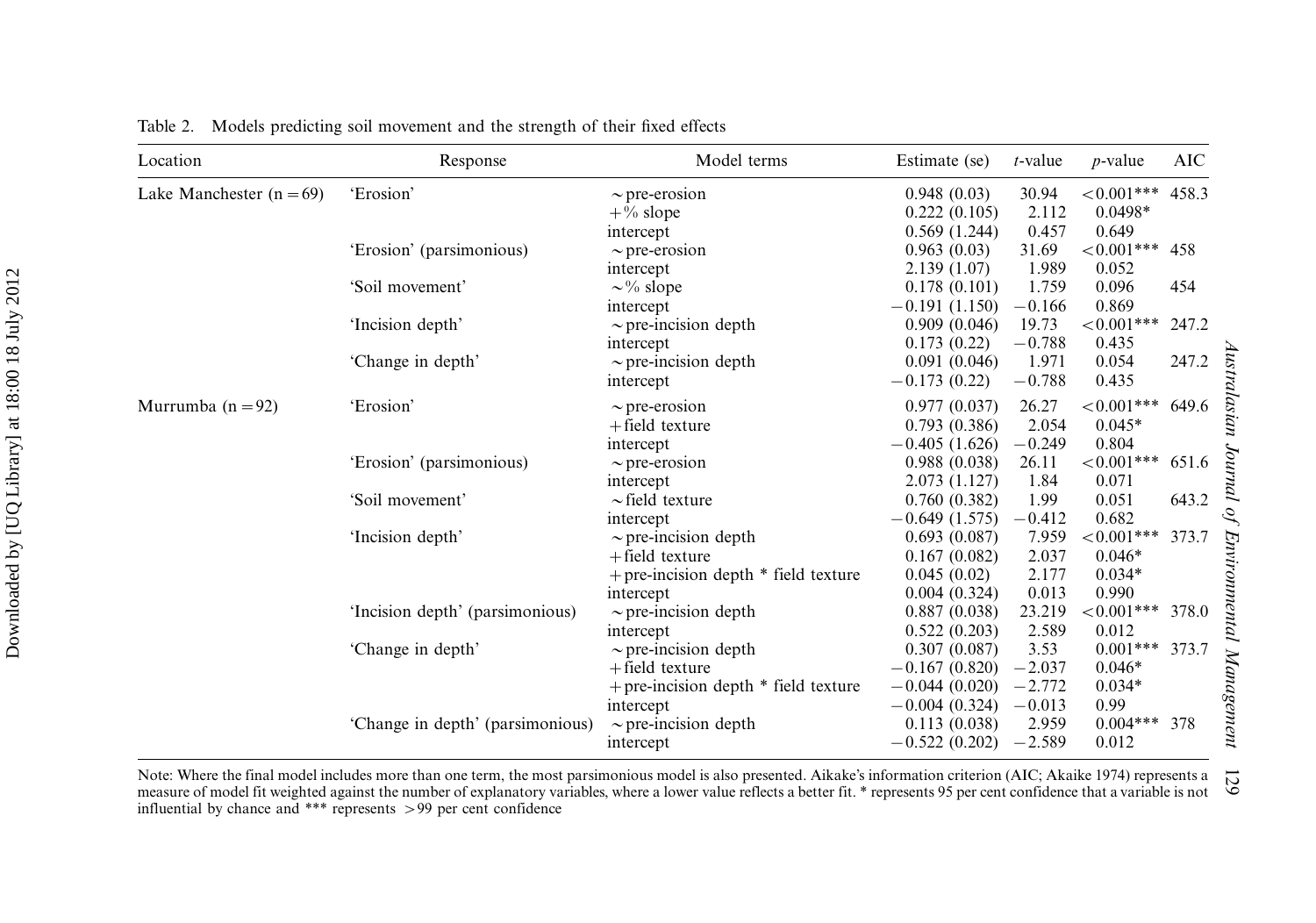Accurate measurement of erosion is difficult (Stroosnijder 2005), especially where there is a small amount of movement over a short timeframe. In this study, potential error exists with the estimations of areas affected; however, the significant predicting factors are intuitive, match field observations elsewhere within the courses, and are concordant with other studies (see below). The degree of soil movement was equally positive and negative, and it is therefore likely that observational error is represented by the spread around the trend, rather than the slope of the relationship or intercept on the y-axis (Figures 1 and 2). As expected, pre-existing erosion and incision depth measurements are influential on the corresponding post-event situation, partly because they were used to calculate the response variables and partly because they reflect a pre-existing propensity to be prone to soil redistribution. Regardless, the result that the slope of the road is positively influential in soil movement is commensurate with that of Upitis (1980) and Royce (1983) (cited in Beavis 2005 and Newsome et al. 2008 respectively). This study also supports the point made by Newsome et al. (2004) that softer less cohesive soils are more susceptible to erosion (e.g. the sandier, softer sites of this study); and the observations of Wilson and Seney (1994), where soil texture in combination with slope and wetness helped explain erosion in relation to road users. The quadrats with the greatest erosional loss were adjacent to creek crossings, which supports Pickering (2008) that creek crossings are particularly susceptible to horserelated erosion, and is consistent with other studies of horse-related erosion (e.g. Deluca et al. 1998). The most comprehensive modelling exercise in relation to soil loss on tracks in relation to different user groups also found that soil texture, slope and level of use were all significant predictors (Olive & Marion 2009).

Other studies have measured 'incision depth' or equivalent in relation to impacts of horses (Winnam et al. 1994; Winnam & Comfort 1996; Phillips & Newsome 2002; Olive & Marion 2009). While none of these studies is directly comparable, it is worth noting that all demonstrated larger soil losses than the current study (given fewer passes in Winnam et al. 1994 than this study). The negligible losses and gains observed here are also compatible with the conclusion of Landsberg et al. (2001) and Newsome et al. (2008), which predict greater impacts off-road, and support the conclusion of Winnam and Comfort (1996) who recommend hardening trail surfaces to minimise soil loss.

Although not tested here, personal observations also support the notion that onroad impacts are lesser than off-road. Isolated off-road trails were made to circumvent puddles or negotiate creek crossings during the Murrumba events. In such places, deep incisions in the soil and damage to vegetation were observed. All reviews on impacts of horse-riding highlight the sensitivity of waterways to horse use. Management strategies used to address such matters have been summarised in Newsome et al. (2008), the issue is specifically addressed in the code of conduct for horse riders on Forest Reserves (DERM 2010a) and, in a more recent example, horse camps have been relocated from around waterways in the Kosciuszko National Park (ABC News 2011).

### **Conclusion**

This study demonstrated that after three major horse-riding events on dirt roads built for vehicles, the majority of sampled areas exhibited no change in the areal extent of eroded area or depth of erosion. Where soil movement was observed, it was positively related to slope or a softer substrate. The number of horses was not significant in soil redistribution. If other maintained vehicle tracks elsewhere within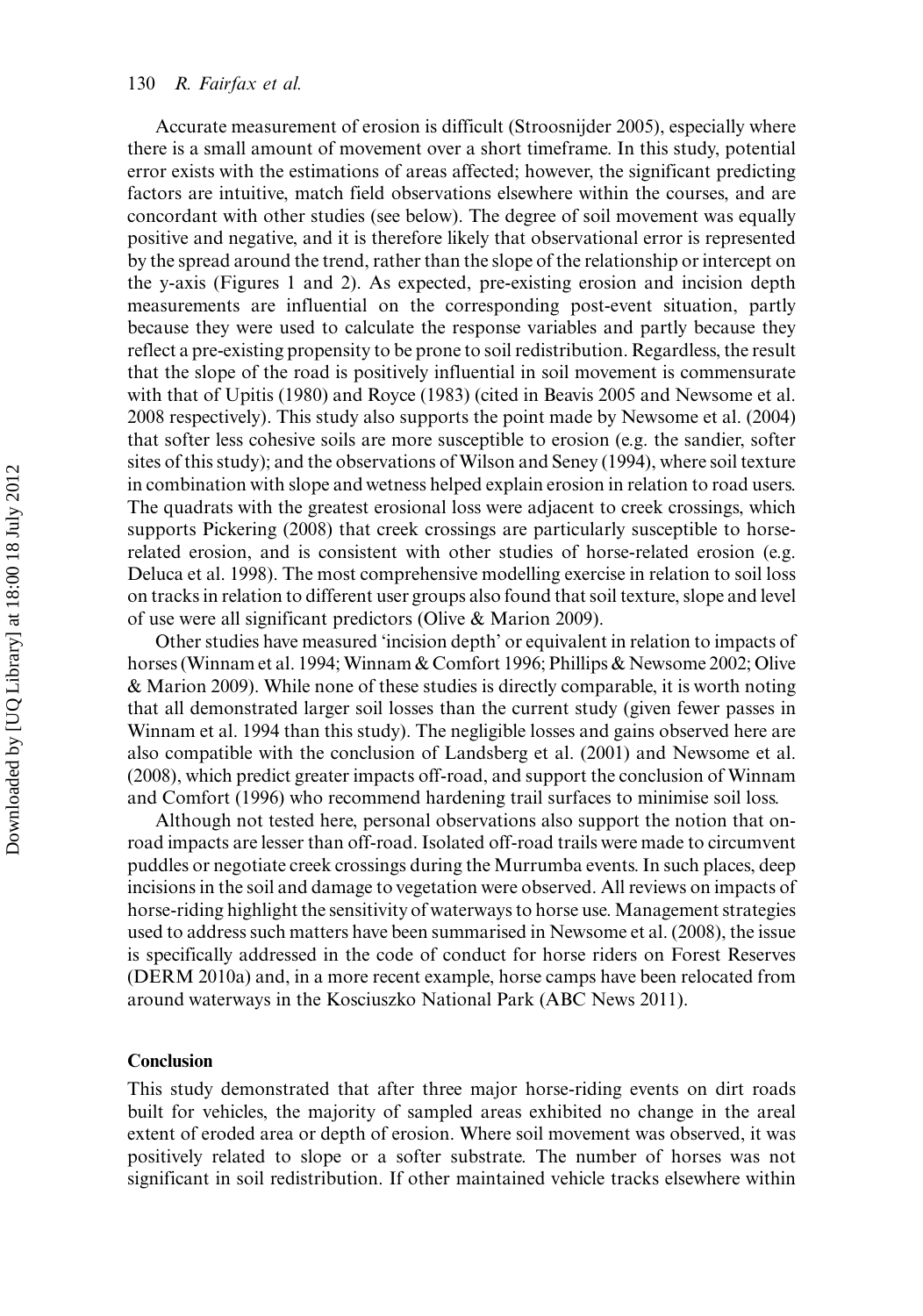protected areas are like those studied here, high-use horse-riding events would be expected to have little impact on erosion *per se* additional to other road uses. Sites adjacent to sandy creek crossings (and from personal observations) were found to be the most affected, and any efforts to manage road users for soil movement should target such areas.

#### Acknowledgements

The authors thank David Somerville and Marty Branigan for assistance and advice with the Lake Manchester Endurance Ride, and Greg Jarrad for assistance with the Murrumba routes. Vehicle access was provided by SEQ Water, Queensland Parks and Wildlife Service, and Forestry Plantations Queensland. Don Butler created the slope coverage and, with Melinda Laidlaw, provided valuable assistance with the analysis. Thanks also to Tim Ryan for assistance with field work and identification of regional ecosystems. Bernie Powell and Calvin Rose provided advice on the sampling methodology. Bernie Powell and Gordon Guymer provided valuable comments on the draft manuscript. The manuscript was also considerably improved by the comments of two reviewers, to whom we are grateful.

# **References**

- ABC News 2011, 'Snowy horse camps get revamp', viewed 18 March 2011, <[http://www.abc.](http://www.abc.net.au/news/stories/2011/03/02/) [net.au/news/stories/2011/03/02/](http://www.abc.net.au/news/stories/2011/03/02/)-.
- Akaike, H 1974, 'A new look at the statistical model identification', IEEE Transactions on Automatic Control, vol. 19, pp. 716-723.
- Auditor-General of Queensland 2010, Auditor-General's Report to Parliament No. 9 for 2010: Sustainable management of national parks and protected areas, Queensland Audit Office, Brisbane.
- Beavis, S 2005, 'Biophysical impacts of recreational horse riding in multi-use National Parks and reserves', Australasian Journal of Environmental Management, vol. 12, pp. 109-116.
- Buckley, YM, Briesse, DT & Rees, M 2003, 'Demography and management of the invasive plant species Hypericum perforatum. I. Using multi-level mixed-effects models for characterizing growth, survival and fecundity in a long-term data set', Journal of Applied  $Ecology$ , vol. 40, pp. 481-493.
- Burke, J 2011, SA 'Government considers Arkaroola mining ban', viewed 23 March 2011, <<http://www.miningaustralia.com.au/news/sa-govt-considers-arkaroola-mining-ban--1>>.
- Deluca, TH, Petterson, IV, Freimund, WA & Cole, DN 1998, 'Influence of llamas, horses, and hikers on soil erosion from established recreation trails in western Montana, USA', Environmental Management, vol. 22, pp.  $255-262$ .
- DEEDI (Department of Employment, Economic Development and Innovation) 2011, Queensland (DEEDI), viewed 20 October 2011, <[http://www.deedi.qld.gov.au/cg/](http://www.deedi.qld.gov.au/cg/coordinator-general-projects.html) [coordinator-general-projects.html](http://www.deedi.qld.gov.au/cg/coordinator-general-projects.html)>.
- DERM (Department of Environment and Resource Management) 2010a, Code of conduct for recreational horse riding on multi-use trails in designated state forests, forest reserves and protected areas: Information Sheet, Parks and Forest Management, DERM, Queensland, viewed 21 March 2011, <http://www.derm.qld.gov.au/parks\_and\_forests/activities\_in [parks\\_and\\_forests/seq\\_horse\\_riding\\_trail\\_network/pdf/horse-riding-code-conduct.pdf](http://www.derm.qld.gov.au/parks_and_forests/activities_in_parks_and_forests/seq_horse_riding_trail_network/pdf/horse-riding-code-conduct.pdf)-.
- DERM (Department of Environment and Resource Management) 2010b, Scientific monitoring program for the south east Queensland Horse Riding Trail Network, DERM, Queensland, viewed 21 March 2011, <[http://www.derm.qld.gov.au/parks\\_and\\_forests/](http://www.derm.qld.gov.au/parks_and_forests/activities_in_parks_and_forests/seq_horse_riding_trail_network/pdf/scientific_monitoring_program_horse_trail_network.pdf) [activities\\_in\\_parks\\_and\\_forests/seq\\_horse\\_riding\\_trail\\_network/pdf/scientific\\_monitoring\\_](http://www.derm.qld.gov.au/parks_and_forests/activities_in_parks_and_forests/seq_horse_riding_trail_network/pdf/scientific_monitoring_program_horse_trail_network.pdf) [program\\_horse\\_trail\\_network.pdf](http://www.derm.qld.gov.au/parks_and_forests/activities_in_parks_and_forests/seq_horse_riding_trail_network/pdf/scientific_monitoring_program_horse_trail_network.pdf)>.
- Johnstone, C 2009, 'Desalination on Bribie? Bribie Island or Marcoola; desalination site kept secret', 4 November 2009, *Courier Mail*, viewed 21 February 2012, <[http://www.courier](http://www.couriermail.com.au/news/queensland/bribie-island-or-marcoola-desalination-site-kept-secret/story-e6freoof-1225794078489) [mail.com.au/news/queensland/bribie-island-or-marcoola-desalination-site-kept-secret/story](http://www.couriermail.com.au/news/queensland/bribie-island-or-marcoola-desalination-site-kept-secret/story-e6freoof-1225794078489)[e6freoof-1225794078489](http://www.couriermail.com.au/news/queensland/bribie-island-or-marcoola-desalination-site-kept-secret/story-e6freoof-1225794078489)-.